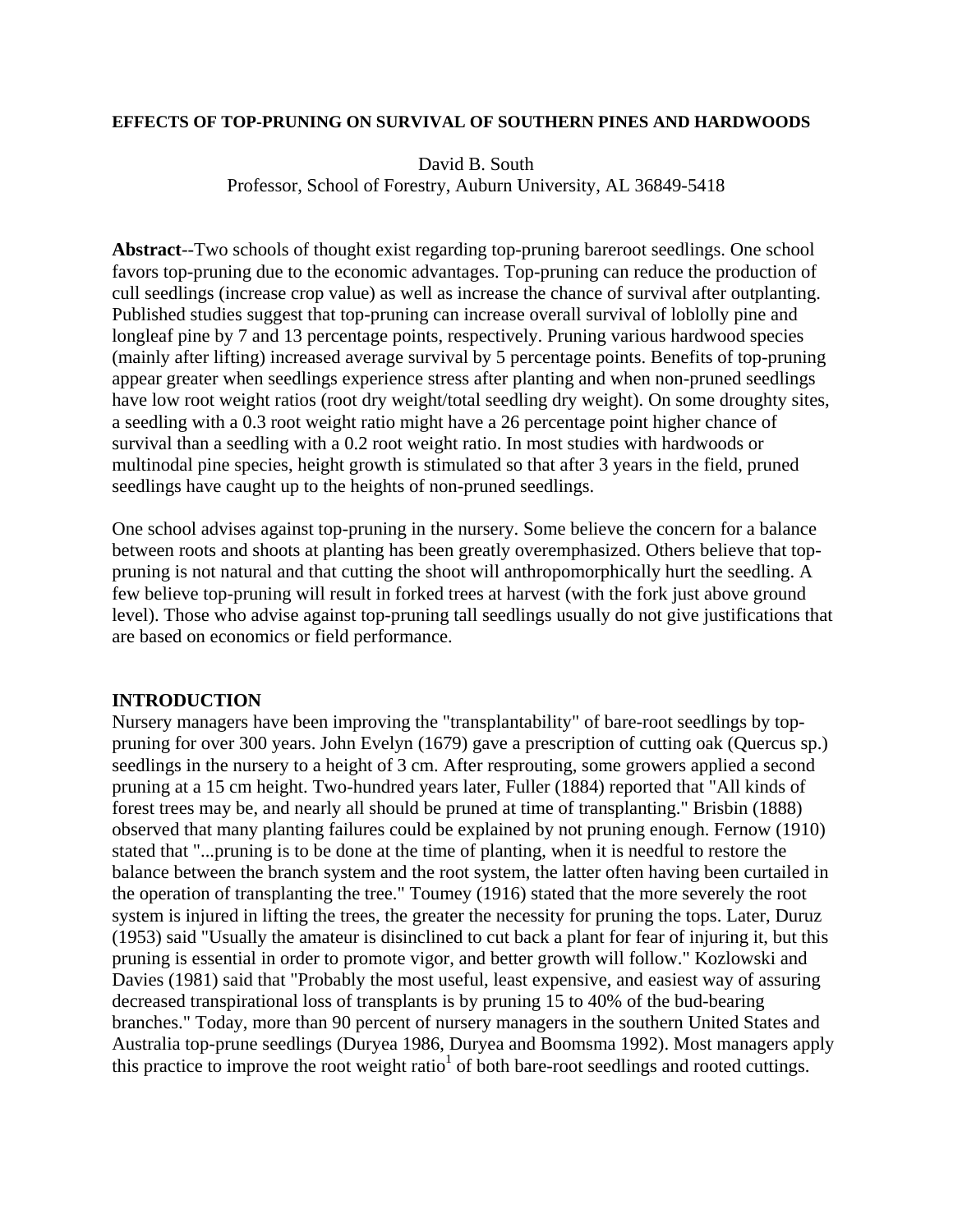Even though it has been practiced for centuries, two schools of thought have evolved regarding top-pruning. Some believe that top-pruning is not beneficial and should never be practiced. Others believe top-pruning increases the chances of survival and increases crop value. This review paper summarizes top-pruning studies mainly from southern forest nurseries. This paper was written in hopes of clarifying some of the differences in philosophy between the two schools.

## **METHODS**

Published studies were compiled for loblolly pine (Pinus taeda L.), longleaf pine (Pinus palustris Mill.), slash pine (Pinus elliottii Englm.), eastern white pine (Pinus strobus L.) and various hardwood species. Eight unpublished studies with loblolly pine were also included. Survival data from these studies were used to develop regression equations for loblolly and longleaf pine. For most studies, one mean was obtained for top-pruned seedlings and one mean was acquired for non-pruned seedlings. When tests involved multiple years, or multiple sites, a mean was derived for each site/year combination. In studies where various top-pruning treatments were applied, the more typical treatment was selected. For example, data for an extreme 10 cm (pruning height above ground) treatment for loblolly pine would be excluded in favor of a more typical 25 cm treatment.

Although 15 hardwood studies were from southern forest nurseries, two additional studies from Canada and the United Kingdom were also included. Insufficient data were available to develop a regression equation for any single hardwood species. Therefore all hardwood studies were combined to develop one equation. In most of the hardwood studies, a single top-pruning was applied at the end of the growing season. Details of the individual studies were reported previously (South 1996).

## **RESULTS AND DISCUSSION**

## *Effect on Survival*

Twenty comparisons with loblolly pine were obtained from published reports (Dierauf 1976, Dierauf and Olinger 1982, Barnett 1984, Stanley 1986, Blake and South 1991, South and Blake 1994, Dierauf and Chandler 1995). In general, seedling survival of loblolly pine was increased by top-pruning (Figure 1). Average survival of top-pruned seedlings was 86 percent while nonpruned seedlings averaged 79 percent. In tests where survival of non-pruned seedlings was high, there was little or no increase in survival. However, as environmental stresses at the planting site increase, top-pruning increased the probability of survival. On one piedmont site in Virginia, toppruning increased seedling survival by 43 percentage points (Dierauf 1976). For the 13 planting chances where survival of non-pruned seedlings was less than 80 percent, top-pruning increased survival by 16 percentage points.

Twenty data sets were derived from reports with longleaf pine (Allen and Maki 1951, Allen 1955, Shipman 1958, Derr 1963, Shoulders 1967 Parker and others 1981). In one study (Shipman 1958) pruning caused a large decrease in survival. Other studies showed top-pruning increased survival (Figure 2). Overall, survival of non-pruned seedlings was 48 percent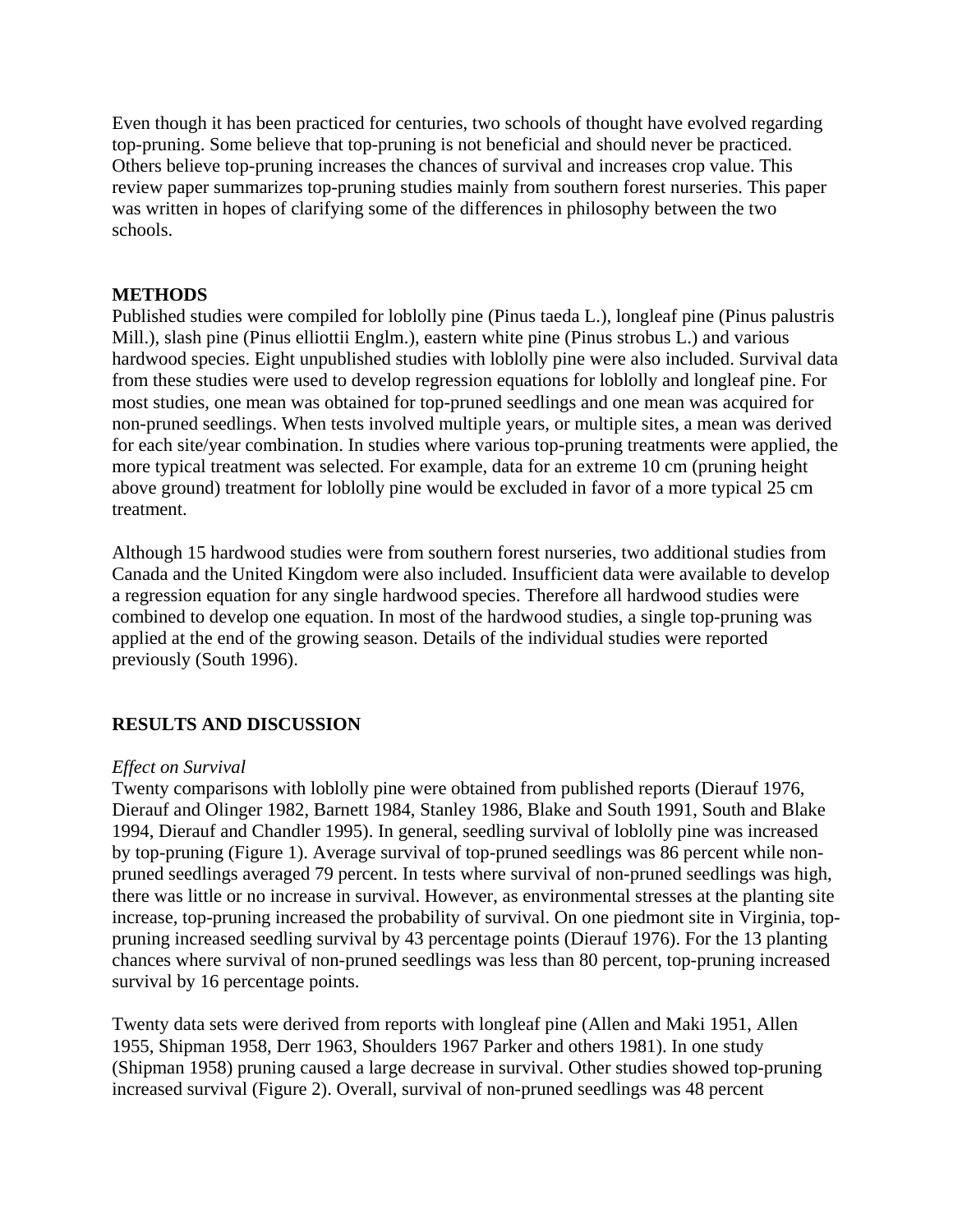compared to 59 percent for top-pruned seedlings. For the 16 comparisons showing a survival benefit to pruning, top-pruning increased survival by an average of 14 percentage points. Wakeley (1954) warned against "close" pruning of longleaf needles and this might have accounted for the negative results reported by Derr (1963) who top-pruned needles back to 13 cm.

Top-pruning of eastern white pine had no effect on seedling survival (Dierauf 1997). Data from two studies with slash pine show no statistically significant effect of top-pruning on survival after outplanting (Duryea 1990, Barnett 1984).

Effects of top-pruning on hardwoods were previously reported (South 1996). Due to short heights (< 0.5 meter) and high survival (>79 percent survival) of most non-pruned seedlings, toppruning increased average survival by only 5 percentage points. Therefore, for hardwood seedlings less than 0.5 meters tall, there was no relationship between survival of pruned and nonpruned seedlings (Figure 3). However, out of a total of 18 comparisons, only in 3 studies was survival lower for top-pruned seedlings. There was a 17 percentage point increase in survival for 6 studies exhibiting a benefit from top-pruning (ranging from  $+3$  to  $+42$  percent).

## *Importance of restoring the balance between roots and shoots*

The increase in survival due to top-pruning results from planting seedlings with a higher root weight ratio (RWR) (i.e. a better "balanced" seedling). Data from both Alabama (Larsen and others 1986), Georgia (Rowan 1987), and Arkansas (Barnett and others 1984) suggest that a proper balance between roots and shoots is important for good survival of loblolly pine. At lifting in December, a RWR within the range of 0.27 to 0.35 is preferred to a ratio less than 0.25 (Figure 4). On some droughty sites, an increase in RWR from 0.2 to 0.3 could increase seedling survival by 26 percentage points.

Top-pruning can improve the RWR of planting stock. In one study, top-pruning increased the RWR of loblolly pine seedlings from 0.14 (non-pruned seedlings) to 0.18 (for single clipped seedlings) (Sung and others 1994). In an unpublished study conducted by the Auburn University Southern Forest Nursery Management Cooperative, top-pruning 3 times resulted in 0.26 RWR (as compared to 0.21 for non-pruned seedlings). For slash pine (Duryea 1990), top-pruning increased the RWR to  $0.23$  (RWR =  $0.20$  for non-pruned seedlings).

In the 1930's when genetically improved seed were not available and when nursery irrigation was minimal, a 12 cm tall loblolly seedling with a RWR of 0.3-0.4 could be achieved without top-pruning (May 1933, Huberman 1940, Andrews 1941). There was little need to top-prune pines during the first half of this century when seedlings were short. However, with advances in genetics and nursery management, the RWR of seedlings has gradually decreased with time (Mexal and South 1991). Some believe that genetic improvement programs now favor genotypes that grow relatively more shoots than roots. In some cases, 9- month-old, genetically improved seedlings can exceed 45 cm in height (Boyer and South 1988, Kormanik and others 1992). In some studies non-pruned seedlings had a RWR as low as 0.1 (Sung and others 1994). Kormanik and others (1995) say that with current nursery practices, anything approaching a RWR of 0.33 is attainable only with top-pruning.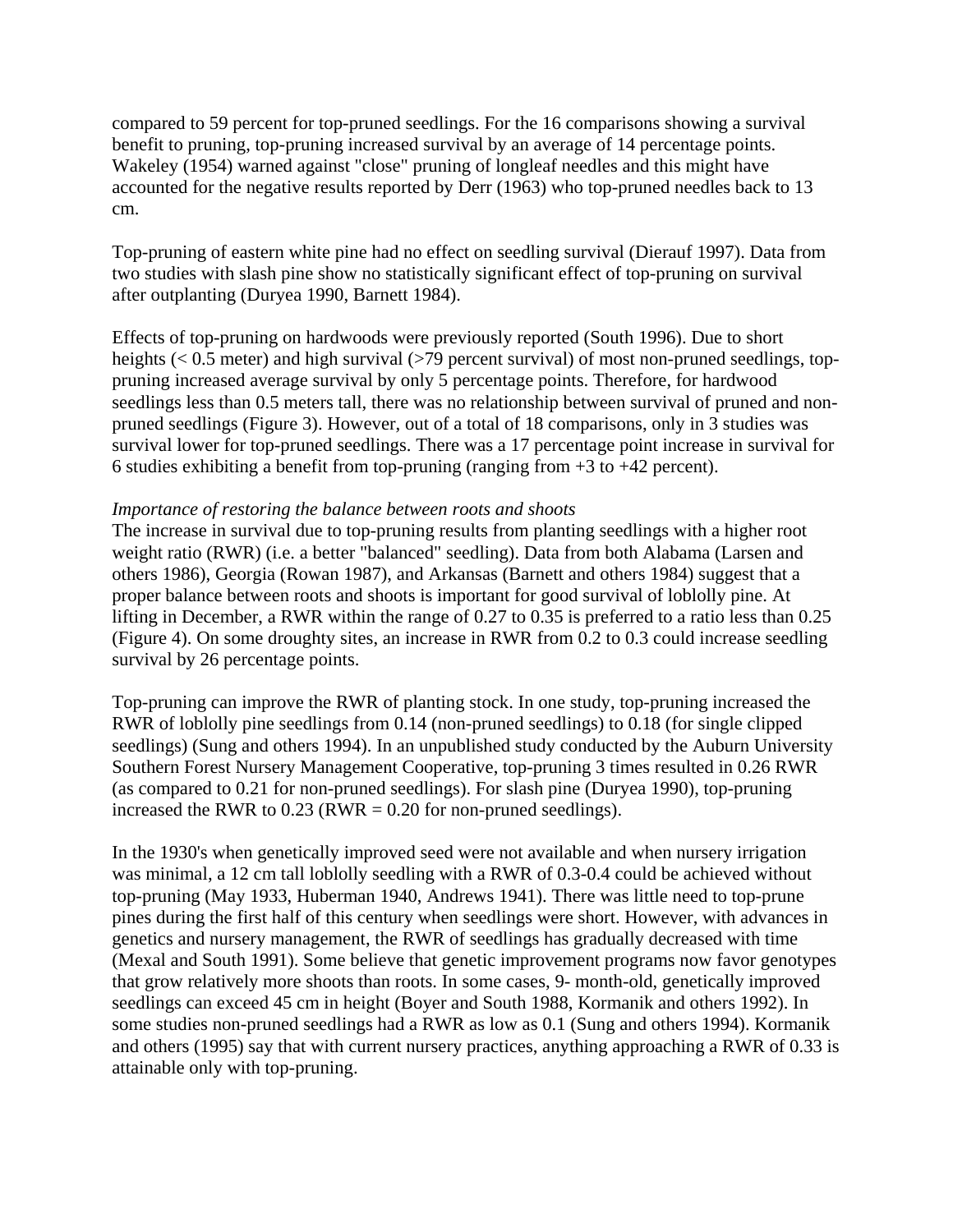## *Improper and Proper Top-pruning*

Top-pruning is a general term that refers to any removal of foliage, branches or stem of seedlings. This often vague term includes both "proper" and "improper" pruning. Proper toppruning meets the objectives of the nursery manager (which might include reducing seedling height at planting; increasing the RWR at planting; increasing seedling uniformity; increasing seed efficiency). Likewise, improper top-pruning fails to meet management objectives. As an example, in some cases a single top-pruning will fail to meet the objective of reducing heights of pines in the nursery (Mexal and Fisher 1984, Haach 1988, Blake and South 1991). When compared to non-pruned seedlings, taller, improperly top-pruned seedlings might exhibit lower outplanting survival (Blake and South 1991). However, proper top-pruning of southern pine seedlings (involving a series of clippings) can reduce seedling height at lifting and this can result in a dramatic increase in field survival (South and Blake 1994, Dierauf 1976). It is now accepted that single top-pruning of loblolly pine or slash pine in the month of August is "improper" since it will likely have no effect on increasing RWR in December. Multiple top-pruning (typically involving 3 or more clippings as described by Dierauf (1997) is much more likely to meet management objectives. The first clipping is typically conducted about August 1 and cuts about 10 to 20 percent of the seedlings. The second clipping cuts about 50 percent of the seeldings and is conducted in the last week of August. The third clipping occurs in mid September about 3 or 4 weeks later (cutting perhaps 33 percent of the seedlings). In years with unusually rapid growth after the equinox, a fourth clipping may be required.

For conifers, some recommend top-pruning several months prior to lifting when stems are succulent (Stockey 1975, DeYoe 1986, Dierauf 1997). In one early report, pruning pine immediately before planting reduced survival, but the next year pruning in July to a height of 20 cm resulted in 95 percent survival (Anonymous 1939). Pruning during the growing season allows the stem to develop new buds and seedling appearance at lifting looks better to uninformed customers. For loblolly pine, pruning several months prior to lifting can increase freeze tolerance (South and others 1993). However, as evidenced by simulated browsing studies with several conifers, pruning woody stems once (after planting) appears to have little or no adverse effects on long-term growth or survival (Lewis 1980).

Support for the belief that succulent tissue should be pruned is not as great for hardwoods. In fact, most researchers top-prune hardwoods at lifting or at the planting site (South 1996). Some recommend pruning a woody stem to a height of 20 cm two weeks before planting (Johnson and others 1986). The practice of top-pruning at lifting might be based on the observation that terminal bud abortion occurs in nature for a number of hardwood species (Romberger 1963). Even so, several managers top-prune hardwoods two or more times during the growing season, when stems are succulent (Rentz 1997). Although shoot pruning at the planting site can reduce dieback (Davies 1987) and can improve survival (Johnson 1984; South 1996), it does not reduce lifting and shipping costs.

The difference between "proper" and "improper" top-pruning of pine seedlings depends on the degree of pruning. In some situations, moderate top-pruning (reducing shoot height by 17 percent) can improve survival of loblolly pine by 20 percentage points. However, removal of one needle will have no effect on reducing seedling height and would not result in increased survival. Top-pruning only the terminal bud will have no effect on root growth potential of loblolly pine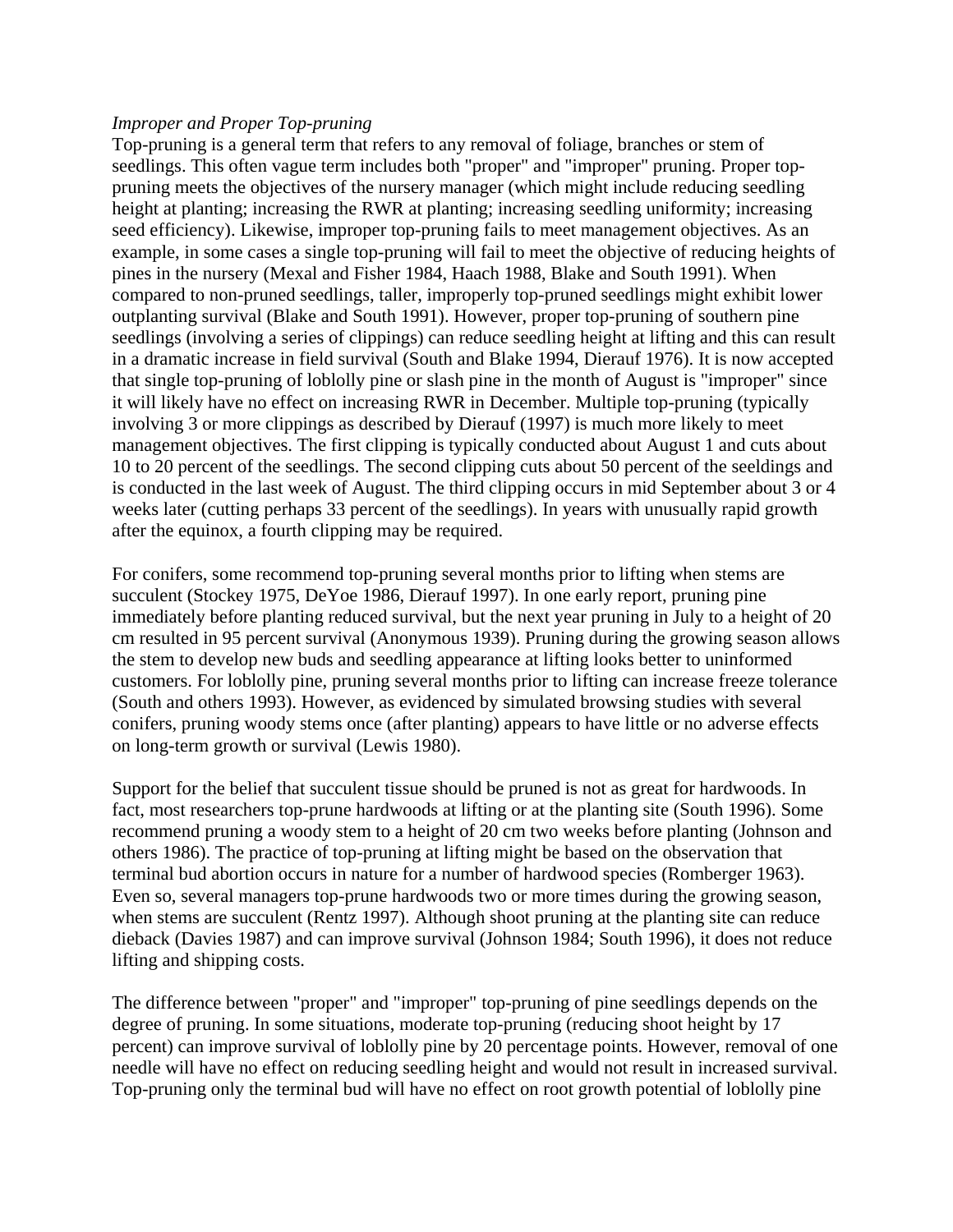(Williams and others 1988). On the other hand, removing the entire shoot (increasing the RWR to 100 percent) will likely kill a loblolly pine seedling. Even removing all but 10 cm of stem (above the root-collar) can greatly increase mortality (Thames 1962, Stanley 1986). Removal of all foliage by hand (leaving an intact stem) will reduce survival of longleaf pine and slash pine (Wakeley 1954). Removing too much foliage will decrease survival since new root growth of pines depends on needle biomass (Larsen and others 1989). Therefore, conifer seedlings should not be top-pruned to such an extent as to reduce new root growth or to check shoot growth (Brisbin 1888). However, several hardwoods are quite tolerant of severe top-pruning, and planting of "stumps" is an accepted practice in many tropical countries. This agrees with Toumey (1916) who stated that "On the whole, broadleaved species withstand pruning better than conifers."

### *Reasons to Top-prune*

Reasons for and against top-pruning are listed in Table 1. Individuals in favor of top-pruning usually are so for economic reasons. The primary economic justification for top-pruning in the nursery is to increase field survival. For example, Bailey (1986) indicated that under certain assumptions a 10% increase in survival of slash pine would be worth \$40 to \$50/ha. Assuming seedlings in an hectare of nursery can be used to plant 1,000 ha of woodlands, increasing seedling survival by 10% on all planting sites would increase crop value by \$40,000 to \$50,000/ha. Even when top-pruning increased survival by 10% on only 5 percent of the sites, crop value would increase by \$2,000 to \$2,500/ha. Either case would easily justify the cost of top-pruning (about \$40/ha/clipping).

Another economic justification for top-pruning involves increasing seed efficiency. Seed efficiency is defined as the number of plantable seedlings produced per pure live seed (South 1987). When increasing seed efficiency, top-pruning has a dual benefit. First, multiple toppruning reduces the number of tall seedlings that exceed the culling limit. In one case where seedlings were top-pruned only once, 77 percent of the crop exceeded a cull limit of 33 cm (Haach 1988). Reducing the number of tall seedlings can be a major economic benefit when tall seedlings end up on the culling room floor. Second, top-pruning tends to reduce the growth of the dominants in the seedbed and allows some of the smaller seedlings to grow into a plantable grade. For pines, "this release" effect occurs mainly when multiple top-pruning is practiced. For example, with one pruning the small diameter seedlings might be decreased by 2 percentage points (Mexal and Fisher 1984) but with two prunings, a decrease of 5 percentage points might result (Duryea 1990). Assuming 1.5 million seedlings could be produced without top-pruning, an additional 30,000 to 75,000 plantable seedlings would increase crop value by \$1,000 to \$2,500/ha.

Improving outplanting survival will allow some organizations to lower target outplanting densities. Planting fewer trees will not only reduce regeneration costs but will also allow the best genotypes to be planted over more hectares. Nursery managers may also benefit from reduced lifting, culling and shipping costs. Although safety is sometimes mentioned as a reason to topprune hardwoods (due to a reduction in eye injuries during hand lifting), this is typically not a driving factor (Table 1). However, seedling uniformity can be important. In some cases, a nursery with uniform nursery beds will attract and retain more customers. In years with a regional seedling surplus, this will convert to a distinct economic advantage.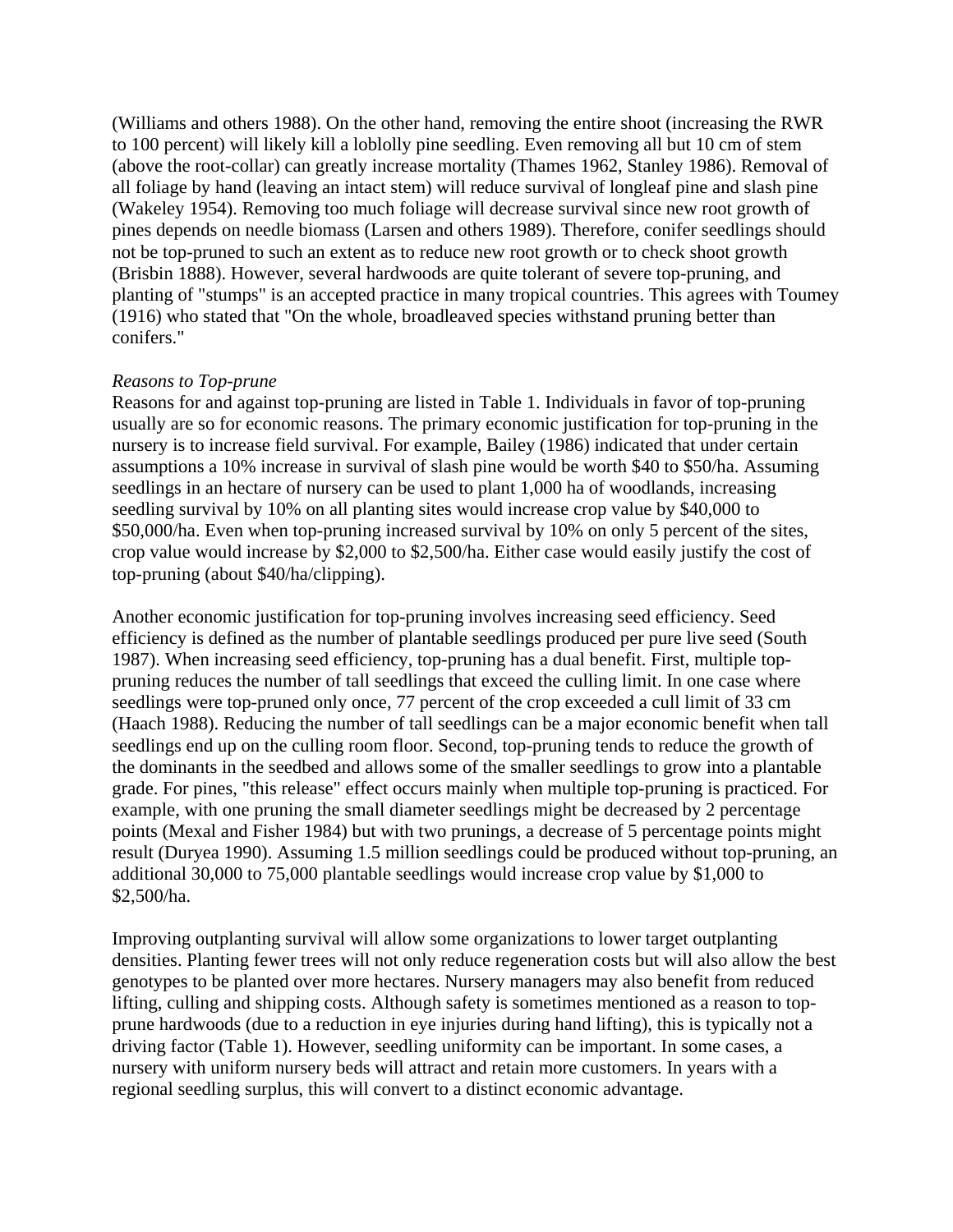An improvement in seedling growth after outplanting is often observed for top-pruned seedlings. Typically the increase in growth allows pruned seedlings to catch up to the heights of nonpruned seedlings at the end of 2 or 3 growing seasons (Zaczek and others 1997). For some oaks, the probability of achieving dominance in the canopy is increased by top-pruning (Johnson 1984). For some species, the top-pruning increases the rate of bud flushing and stimulates "free growth" (Colombo 1986). In a few cases, heights of top-pruned seedlings after 2 growing season were taller than non-pruned seedlings (Smith and Johnson 1981; McCreary and Tecklin 1994). However, in one study with white pine, seedlings top-pruned twice were still 15 cm shorter than controls after 3 growing seasons (Dierauf and others 1995).

## *Reasons Not to Top-prune*

Students of the "no top-pruning" school can provide several reasons why nursery managers should not top-prune seedlings (Table 1). Most of these reasons are not based on economics but are based on feelings instead. One reason given for not top-pruning is that it is not "natural." However, this is not entirely true since deer, moose, cattle and rabbits often top-prune both pine and hardwood seedlings. The terminals of many pines are killed in nature by insects. In some areas, 50 percent of the buds of conifers die after outplanting (Colombo 1986). Some believe a live terminal bud is important at time of planting. However, terminal bud abortion is a natural and common occurrence for many angiosperms (Romberger 1963).

A few believe top-pruning is bad in that it produces a uniform seedling crop. A uniform seedling crop makes it more difficult to cull the bottom 25 percent of the population. With pines and some hardwood species, top-pruning does increase the number of seedlings with forks (Dierauf 1997) and some customers do not like forked trees. However, forks at time of planting affect appearance rather than long-term growth or survival.

Meginnis (1940) advised against top-pruning black locust (Robinia pseudoacacia L.) and claimed the concern for a balance between roots and shoots at planting has been greatly overemphasized. Others agree and state that a RWR of 0.12 by November has not reduced outplanting survival of loblolly pine (Kormanik and others 1995). Some point to studies in Canada (Racey and others 1983, Bernier and others 1995) that show no relationship between survival and seedling balance. A lack of a relationship can be expected when researchers obtain high outplanting survival. Researchers typically achieve higher survival rates than operational planting crews (Rowan 1987). However, a significant relationship is more likely when some seedlings die due to unfavorable environmental conditions (Figure 4).

Some fear that top-pruning will increase disease. Toumey (1916) was concerned about the introduction of disease since "every cut produces a wound through which spores of fungi may gain access..." As a result, he said "as little pruning should be done as is necessary to maintain a proper balance between root and shoot." The concern about top-pruning increasing seedling diseases persists today. If some unidentified disease is observed late in the growing season, toppruning is sometimes suspected of having increased susceptibility to the pathogen (Johnson and others 1979).

One year at the Ashe Nursery in Mississippi, brown spot needle blight (Mycosphaerella dearnessii) was observed after top-pruning (Kais 1978). Top-pruning in July and November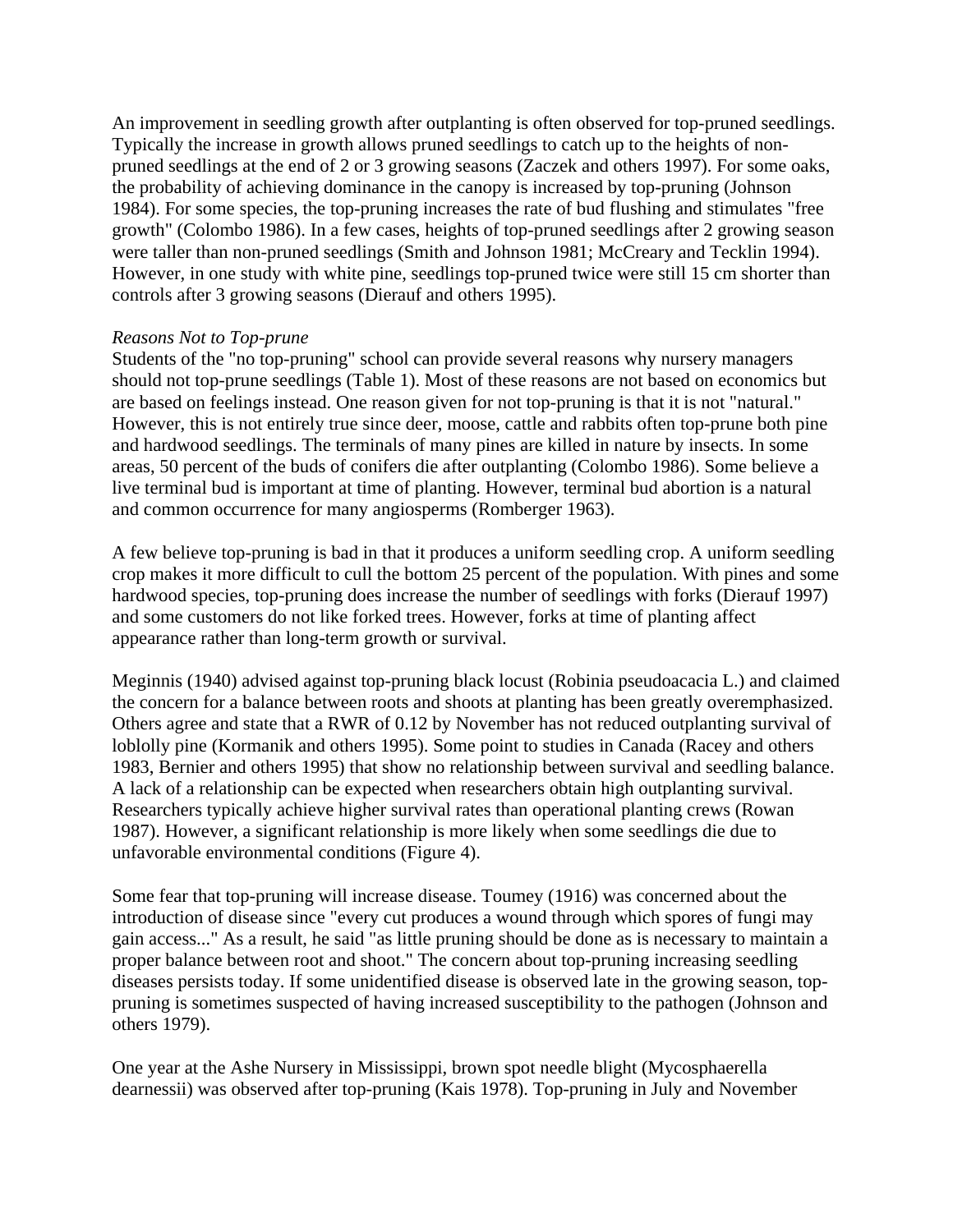spread infected needles over the nursery. Even so, periodic clipping of needles during the growing season is recommended as a means to reduce the incidence of brown spot in the nursery (Kais 1989). Pruning avoids forming a dense mat of needles and allows a uniform application of fungicides (Shoulders 1967). Some managers who grow longleaf pine apply fungicides both before and after clipping. For drill-sown longleaf, clipping allows managers to do a better job of lateral root pruning.

Top-pruning will not increase fusiform rust (Cronartium quercuum f. sp. fusiforme) in the nursery since spore flight occurs several months before the first clipping in August. However, Stanley (1986) reported an increase in rust on 3-year-old trees that had been severely top-pruned in the nursery. It seems likely that top-pruning to a height of 10 cm to 15 cm in the nursery stimulated height growth (and succulent foliage mass) the year after planting. The increase in rust galls at age 3 likely resulted from infection during the year after outplanting (above the 15 cm height). Other management practices that increase seedling growth also increase fusiform rust; these include fertilization, soil cultivation and use of herbicides for weed control.

Some are concerned that top-pruning in the nursery will affect wood quality when the tree is harvested after 30 years (Dobkowski 1997). A similar concern was expressed by Toumey (1928) who stated that "Poor bole form, particularly crookedness, is very commonly caused by damage to the leading shoot or to the terminal bud." He adds that "The loss of the terminal bud very frequently causes double top in pine, spruce, balsam fir and larch." He said the double top causes great loss in the quality of the timber. These statements could lead some to conclude that injury to the terminal bud in the nursery always results in a permanently crooked or forked tree. However, there are no published data to support this belief. Long-term top-pruning studies with oak (Quercus spp.) and yellow poplar (Liriodendron tulipifera L.)report no problems with tree form (Johnson and others 1986, Dierauf and Garner 1993, van Sambeek 1996). For Monterey pine (Pinus radiata D. Don), a fork low to the ground does not affect average tracheid length, spiral-grain angle, average density, or late-wood ratio (Nicholls and Brown 1974). In fact, total volume can be slightly greater for a forked tree (Duff 1956). The height of a fork caused by pruning seedlings to a 25 cm height would not be higher than 25 cm from the ground (few pines exhibit permanent forks this close to the ground). Likewise, a fork 1 meter above ground would not be caused by top-pruning a hardwood back to a 50 cm height in the nursery. Although toppruning will cause some seedlings to be forked in the year after planting (Shoup and others 1981; Duryea and Omi 1987; Dierauf 1997), this fork is ephemeral and certainly does not move up the stem as the tree ages. After the seedlings are outplanted and reach a height of 2 meters, most people cannot tell the difference between a top-pruned and non-pruned loblolly pine. Although a harvested tree with two stems originating 25 cm above ground will produce different amounts and quality of lumber, there are no data to show that top-pruning increases the frequency of these (low forked) trees in a plantation.

### *Scientific Method*

At this point I will digress and touch briefly on the scientific method. Many researchers know that the scientific process follows a pattern: define the problem; make observations and collect data; analyze data and form a generalization; formulate a null hypothesis; design a study to test the null hypothesis; draw conclusions; accurately report and publish results; reevaluate generalization. The null hypothesis is rejected only when data from a well designed study can be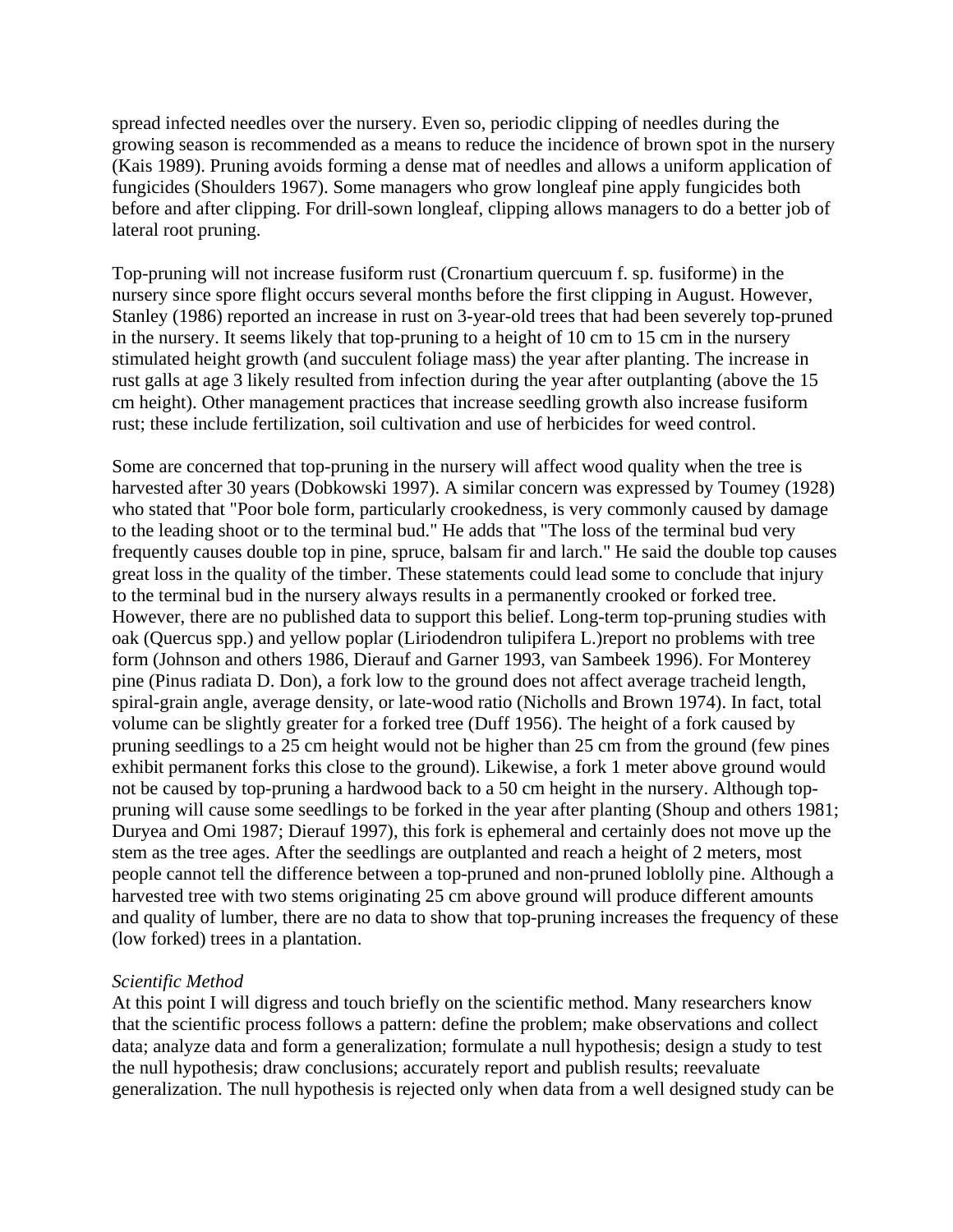used to reject the hypothesis. In the case of lumber quality, the null hypothesis can be stated as: top-pruning in the nursery has no effect on lumber quality. I know of no data from a top-pruning study that can be used to reject this hypothesis. Since researchers cannot prove a null hypothesis, it remains the responsibility of those who reject the null hypothesis (e.g. claim that top-pruning does affect wood quality) to publish data to support their claims. In other words, it is unscientific to reject a null hypothesis using only intuition and assumptions (no matter how frequently the intuitions are generally accepted).

## **CONCLUSIONS**

A large number of research studies indicates that proper top-pruning is a beneficial nursery practice. It can benefit nursery managers by increasing both crop value and seedling uniformity. For the consumer or forest landowner, seedlings that have been properly top-pruned will have a higher RWR and a greater chance of survival. Proper top-pruning increases growth after planting so that after three years in the field, there typically is no difference in total height between nonpruned and top-pruned seedlings.

## **ACKNOWLEDGEMENTS**

I want to thank those organizations that provided unpublished data for loblolly pine. I would also like to thank Jim Arnott, George Bengtson, William Carey and John Mexal for their constructive reviews. I am especially grateful to Tom Dierauf and John Blake for showing me why a proper top-pruning of loblolly pine requires multiple prunings.

### **FOOTNOTES**

1. Root weight ratio is determined by dividing the dry weight of the root system by the dry weight of the total seedling. The term is inherently easier to comprehend than the root/shoot ratio. The RWR is also less confusing since some practitioners believe the shoot/root ratio involves shoot height and taproot length.

### **LITERATURE CITED**

Allen, R.M. 1955. Foliage treatments improve survival of longleaf pine plantings. Journal of Forestry 53:724-727.

Allen, R.M.; Maki, T.E. 1951. Foliage treatments reduce early mortality of longleaf pine planted on adverse sites. Journal of Forestry 49:115.

Andrews, L.K. 1941. Effects of certain soil treatments on the development of loblolly pine nursery stock. Journal of Forestry 39:918-921.

Anonymous. 1939. Top-pruning of conifer stock a doubtful operation. Tech. Note 145. St. Paul, MN: U.S. Department of Agriculture, Forest Service, Lake States Forest Experiment Station. 1 p.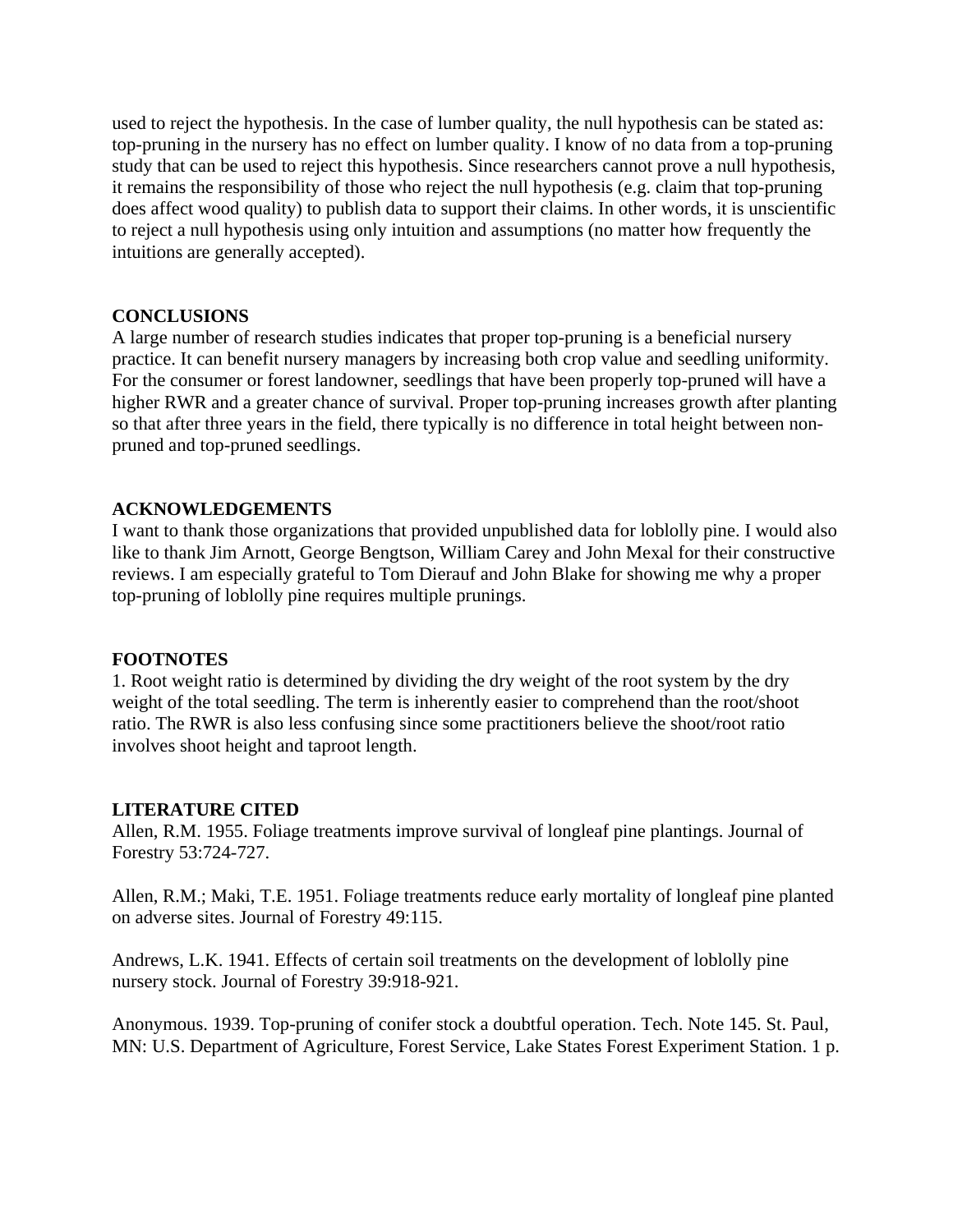Bailey, R.L. 1986. Rotation age and establishment density for planted slash and loblolly pines. Southern Journal of Applied Forestry 10:162-168.

Barnett, J.P. 1984. Top pruning and needle clipping of container-grown southern pine seedlings. pp. 39-45. In: Lantz, Clark ed. Proc. Southern Nursery Conferences.

Barnett, J.P., Campbell, T.E., Dougherty, Phillip M. 1984. Seedling establishment - artificial methods. pp 109-125. In: Karr, Bob L.; Baker, James B.; Monaghan, Tom., eds. The loblolly Pine Ecosystem (West Region): Proceeding of the symposium. 1984 March 20-22; Jackson, MS. 340 p.

Bernier, P.Y.; Lamhamedi, M.S.; Simpson, D.G. 1995. Shoot:root ratio is of limited use in evaluating the quality of container conifer stock. Tree Planters' Notes 46(3):102-106.

Blake, J.I.; South, D.B. 1991. Effects of plant growth regulators on loblolly pine seedling development and field performance. pp. 100-107. In: Coleman, Sandra, S.; Neary, Daniel G., eds. Sixth Biennial Silvicultural Research Conference. 1990, October 30-November 1; Memphis, TN: Gen. Tech. Rep. SE-70. Asheville, NC: U.S. Department of Agriculture, Forest Service, Southeastern Forest Experiment Station. 868 pp.

Boyer, J.N.; South, D.B. 1988. Date of sowing and emergence timing affect growth and development of loblolly pine seedlings. New Forests 2:231-246.

Brisbin, James S. 1888. Trees and Tree-Planting. New York: Harper and Brothers. 258 p. Colombo, S.J. 1986. Second-year shoot development in black spruce Picea mariana (Mill.) B.S.P. container seedlings. Canadian Journal of Forest Research 16:68-73.

Davies, R.J. 1987. Tree establishment: soil amelioration, plant handling and shoot pruning. pp. 52-58. In: Patch, D. (ed.) Advances in Practical Arboriculture. Her Majesty's Stationery Office, London. Forestry Commission bulletin 65. 186 p.

Derr, H.J. 1963. Needle clipping retards growth of planted longleaf pine. Tree Planters' Notes 57:31-33.

DeYoe, David. R. 1986. Guidelines for handling seeds and seedlings to ensure vigorous stock. Special Publication 13. Corvallis, OR: College of Forestry, Oregon State University. 24 pp.

Dierauf, T.A. 1976. Top Clipping in the nursery bed. Pages 37-43 In: Lantz, Clark, ed. Proceedings Southeastern Nurserymen's Conferences. Atlanta, GA: U.S. Department of Agriculture. Forest Service, State and Private Forestry. 1976 August 3-5; Charleston, SC. 168 p.

Dierauf, T.A. 1997. Cultural practices to improve survival and growth of loblolly and white pine seedlings. pp. 53-58. In. Landis, T.D.; South, D.B, tech. Coords. National proceedings: Forest and Conservation Nursery Associations - 1996. Gen Tech . Rep. PNW-GTR-389. Portland, OR: U.S. Department of Agriculture. Forest Service, Pacific Northwest Research Station. 282 p.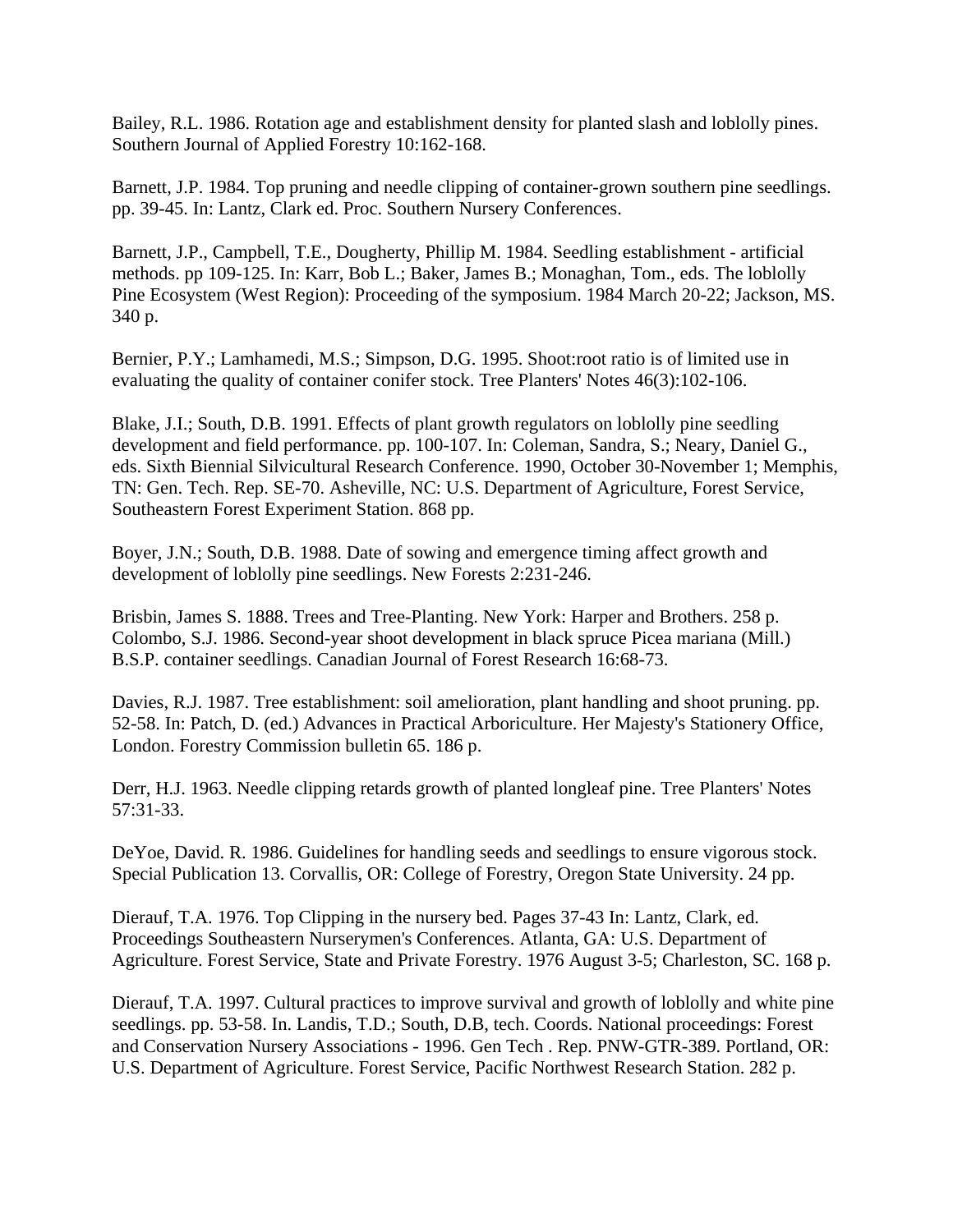Dierauf, T.A.; Chandler, L. 1995. Field performance of Grade 1 and 2 loblolly seedlings from a top clipping study. Occasional Report 120. Blacksburg, VA: Virginia Department of Forestry. 5 p.

Dierauf, T.A.; Garner, J.W. 1993. Effect of initial root collar diameter on survival and growth of yellow poplar seedlings over twenty years. Occasional Report 109. Blacksburg, VA: Virginia Department of Forestry. 10 p.

Dierauf, T.A.; Olinger, H.L. 1982. A study of undercutting, lateral root pruning and top clipping in loblolly pine nursery beds. Occasional Report 58. Blacksburg, VA: Virginia Division of Forestry. 10 p.

Dierauf, T.A.; Scrivani, J.A.; Chalndler, L. 1995. Root pruning white pine seedlings in the seedbed. Occasional Report 116. Blacksburg, VA: Virginia Department of Forestry. 17 p.

Dobkowski, Alex. 1997. Perspectives and outplanting performance with deciduous forest seedlings. pp. 215-219. In. Landis, T.D.; South, D.B, tech. Coords. National proceedings: Forest and Conservation Nursery Associations - 1996. Gen Tech . Rep. PNW-GTR-389. Portland, OR: U.S. Department of Agriculture. Forest Service, Pacific Northwest Research Station. 282 p.

Duff, G. 1956. Estimation of volume of forked trees in exotic coniferous stands in New Zealand. New Zealand Forestry Research Notes No. 6. pp. 10.

Duruz, W.P. 1953. The principles of nursery management. New York: De La Mare Co. 176 p. Duryea, Mary L. 1986. Shoot and root pruning at southern nurseries. pp 114-129. In: Schroeder, Robert A. (compiler). Proceedings of the Southern Forest Nursery Association. Pensacola, FL: Southern Forest Nursery Association. 1986 July 22-24; Pensacola, FL. 282 p.

Duryea, Mary L. 1990. Nursery fertilization and top pruning of slash pine seedlings. Southern Journal of Applied Forestry 14:73-76.

Duryea, M.L.; Boomsma, D.B. 1992. Cultural practices for the production of radiata pine cuttings in Australia. p. 12. IN: Branan, Johnny; Moorhead, Dave (compilers). Proceedings Southern Forest Nursery Association Conference. 1992 July 20-23; Pine Mountain, GA. 136 p.

Duryea, M.L. and Omi, S.E. 1987. Top pruning Douglas-fir seedlings: morphology, physiology, and field performance. Canadian Journal of Forest Research. 17:1371-1378.

Evelyn, John. 1679. Sylva. London: The Royal Society. 412 p.

Fernow, Bernhard E. 1910. The care of trees. New York, NY: Henry Holt and Company. 392 p.

Fuller, A.S. 1884. Practical Forestry. New York: Orange Judd Company. 299 pp.

Haack, Robert A. 1988. Growth and survival of slash pine seedlings in a Florida Nursery. Tree Planters' Notes 39(2):30-36.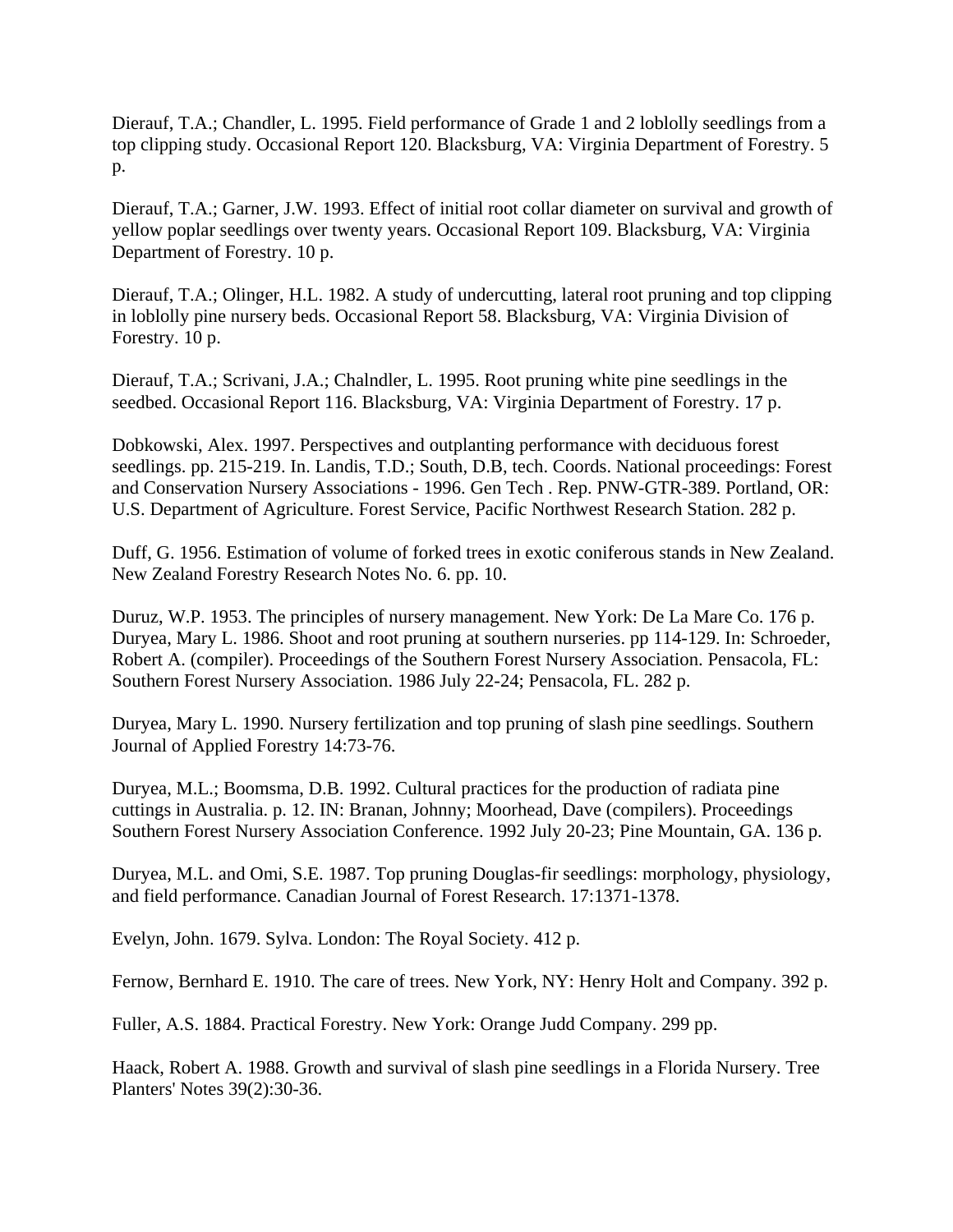Huberman, M.A. 1940. Normal growth and development of southern pine seedlings in the nursery. Ecology 21: 323-334.

Johnson, Kristine D.; Anderson, Robert L.; Boone, Andy. 1979. Canker of Virginia pine in nurseries. Forestry Bulletin SA-FB/P5. Atlanta, GA: Georgia: U.S. Department of Agriculture, Forest Service, State and Private Forestry. 1 p.

Johnson, P.S. 1984. Responses of planted northern red oak to three overstory treatments. Canadian Journal of Forest Research 14:536-542.

Johnson, P.S.; Novinger, S.L.; Mares, W.G. 1986. Planting northern red oak in the Missouri Ozarks: a prescription. Northern Journal of Applied Forestry 3:66-68.

Kais, Albert G. 1978. Pruning of longleaf pine seedlings in nurseries promotes brown-spot needle blight. Tree Planters' Notes. 29(1):3-4.

Kais, Albert G. 1989. Brown spot needle blight. Pp. 26-28. In. Cordell, C.E.; Anderson, R.L.; Hoffard, W.H.; Landis, T.D.; Smith,;R.S., Jr.; Toko, H.V., eds. Agriculture Handbook 680. Washington, D.C.: U.S. Department of Agriculture, Forest Service. 184 p.

Kormanik, P.P.; Sung, S.S.; Kormanik, T.L. 1992. Controlling loblolly pine seedling growth through carbon metabolism regulation rather than mechanical procedures. pp. 6-11. IN: Branan, Johnny; Moorhead, Dave (compilers). Proceedings Southern Forest Nursery Association Conference. 1992 July 20-23; Pine Mountain, GA. 136 p.

Kormanik, P.P.; Sung, S.S.; Kormanik, T.L.; Zarnoch, S.J. 1995. Hardwood cover crops: can they enhance loblolly pine seedling production. Pp. 86-93. In. Weir, Robert J.; Hatcher, Alice V. (compilers). Proceedings 23<sup>rd</sup> Southern Forest tree Improvement Conference. 1995 June 20-22; Asheville, NC. Publication No. 45 of the Southern Forest Tree Improvement Committee. 291 p.

Kozlowski, T.T.; Davies, W.J. 1976. Control of water balance in transplanted trees. Journal of Arboriculture 1:1-10.

Larsen, H.S.; South, D.B.; Boyer, J.N. 1986. Root growth potential, seedling morphology and bud dormancy correlate with survival of loblolly pine seedlings planted in December in Alabama. Tree Physiology 1:253-263.

Larsen, H.S.; South, D.B.; Williams, H.M. 1989. Pine seedling root growth is reduced by defoliation and shading. Alabama Agricultural Experiment Station: Highlights of Agricultural Research 36(2):14.

Lewis, C.E. 1980. Simulated cattle injury to planted slash pine: defoliation. Journal of Range Management 33(5):345-348.

May, Jack, T. 1933. Effect of density of stocking on the growth and development of longleaf, loblolly and slash pine seedlings. Athens, GA: University of Georgia, Athens. 52 pp. Thesis.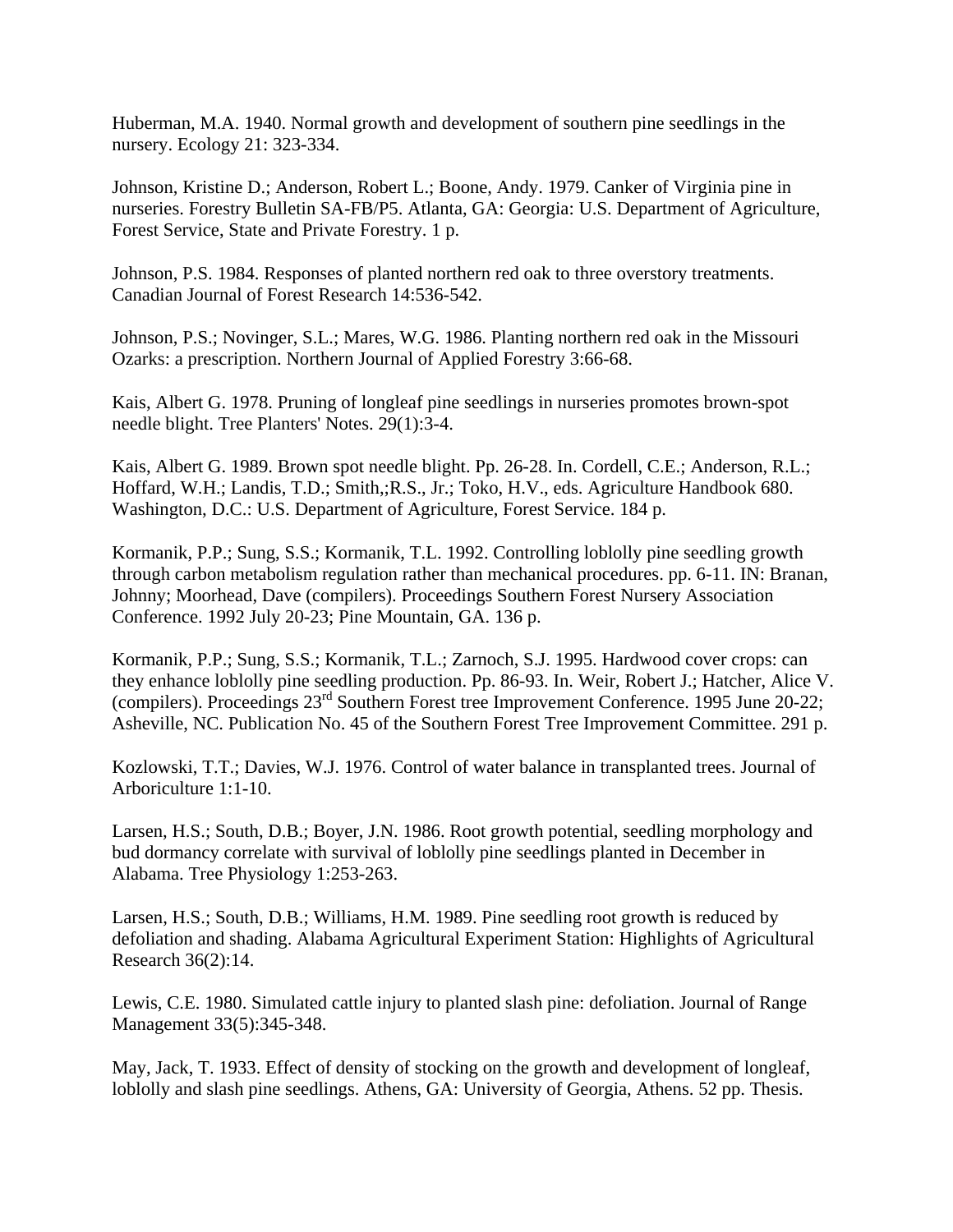McCreary, D.; Tecklin, J. 1994. Top pruning improves field performance of blue oak seedlings. Tree Planters' Notes 44(2):73-77.

Meginis, H.G. 1940. Effect of top pruning on survival and early growth of black locust. Journal of Forestry 38:30-36.

Mexal, J.G.; Fisher, J.T. 1984. Pruning loblolly pine seedlings. pp. 75-83. In: Lantz, Clark, ed., Proceedings Southern Nursery Conferences. 1984 Alexandria, LA. 224 p.

Mexal, J.G.; South, D.B. 1991. Bareroot Seedling Culture. Chapter 6. In: Duryea, M.L.; Dougherty, P.M. eds. Forest Regeneration Manual. Dordrecht, Netherlands. Kluwer Academic Publishers. 433 p.

Nicholls, J.W.P.; Brown, A.G. 1974. The relationship between ring width and wood characteristics in double-stemmed trees of Radiata Pine. New Zealand Journal of Forestry Science 4:105-111.

Parker, J. Andrew; Haines, L. Wayne. 1981. Longleaf pine seedling survival studies. Pp. 16-19. In: Barnett, James P., ed. First Biennial Southern Silvicultural Research Conference. Gen. Tech. Rep. SO-34. New Orleans, LA: U.S. Department of Agriculture, Forest Service, Southern Forest Experiment Station.

Racey, G.D.; Glerum, C.; Hutchinson, R.E. 1983. The practicality of top-root ratio in nursery stock characterization. Forestry Chronicle. 59:240-243.

Rentz, Randy. 1997. Bottom-land hardwoods for today's market. pp. 38-40. In. Landis, T.D.; South, D.B, tech. Coords. National proceedings: Forest and Conservation Nursery Associations - 1996. Gen Tech . Rep. PNW-GTR-389. Portland, OR: U.S. Department of Agriculture. Forest Service, Pacific Northwest Research Station. 282 p.

Romberger, J.A. 1963. Meristems, growth, and development in woody plants. Technical Bull. 1293. Beltsville, MD: U.S. Department of Agriculture, Forest Service. 214 pp.

Rowan, S.J. 1987. Nursery seedling quality affects growth and survival in outplantings. Georgia Forest Research Paper 70. Macon, GA: Georgia Forestry Commission. 15 p.

Shipman, Robert D. 1958. Planting pine in the Carolina sandhills. Station Paper 96. Asheville, NC: U.S. Department of Agriculture, Forest Service, Southeastern Forest Experiment Station. 43 pp.

Shoulders, E. 1967. Longleaf field performance unimpaired by nursery clipping to facilitate brown-spot control. Res. Note. SO-60. New Orleans, LA: U.S. Department of Agriculture, Forest Service, Southern Forest Experiment Station. 3 pp.

Shoup, S.; Reavis, R.; Whitcomb, C.E. 1981. Effects of pruning and fertilizers on establishment of bare-root deciduous trees. Journal of Arboriculture. 7:155-157.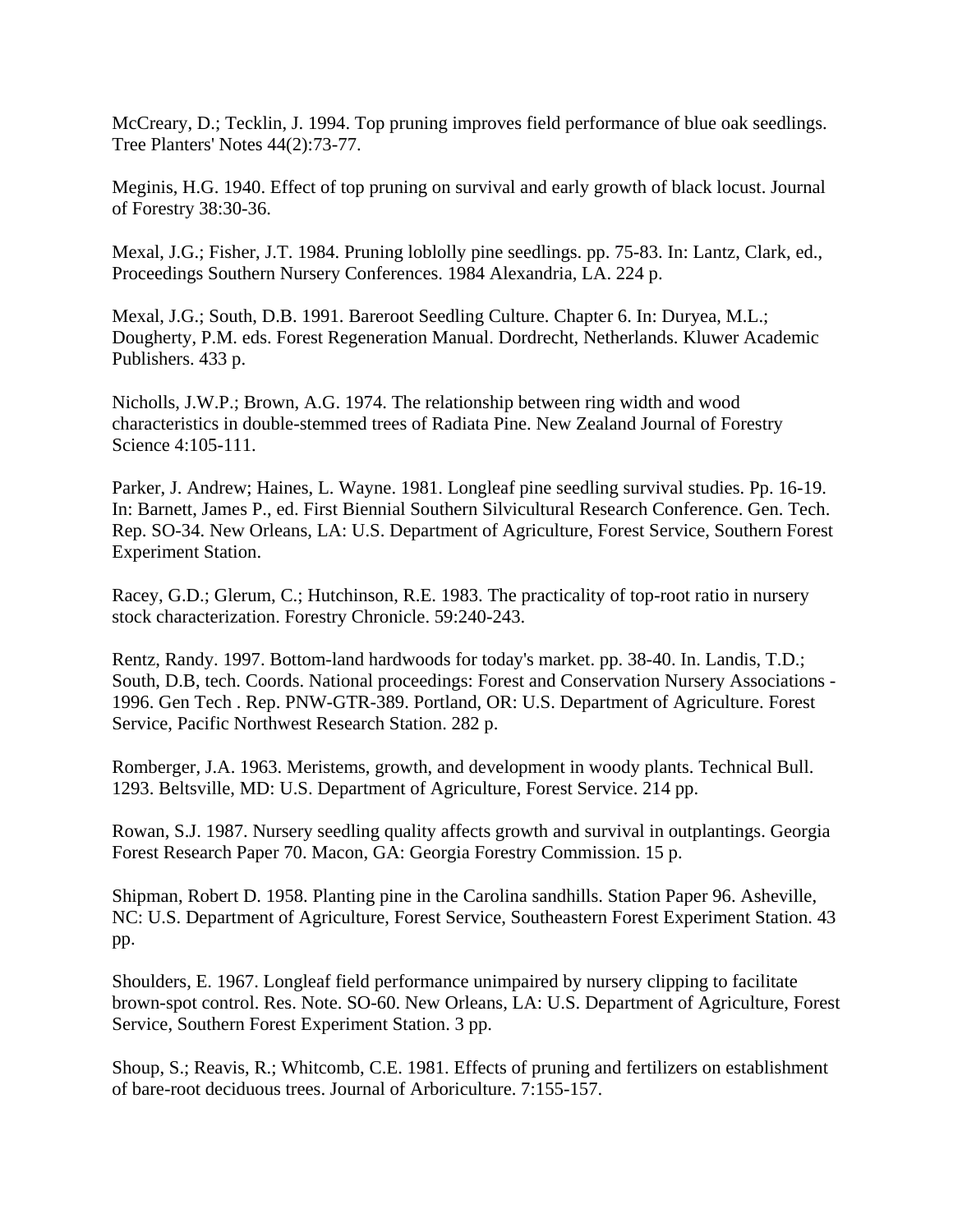Smith, M.W.; Johnson, J.L. 1981. The effect of top pruning and root length on growth and survival of transplanted pecan trees. Pecan Quarterly 15(2):20-22.

South, D.B. 1987. Economic aspects of nursery seed efficiency. Southern Journal of Applied Forestry 11(2):106-109.

South, D.B. 1996. Top-pruning bareroot hardwoods: a review of the literature. Tree Planters' Notes 47(1):34-40.

South, D.B.; Blake, J.I. 1994. Top-pruning increases survival of pine seedlings. Alabama Agricultural Experiment Station. Highlights of Agricultural Research. 41(2):9.

South, D.B.; Donald, D.G.M.; Rakestraw, J.L. 1993. Effect of nursery culture and bud status on freeze injury to Pinus taeda and Pinus elliottii seedlings. South African Forestry Journal 166:37- 45.

Stanley, Howard. 1986. Top pruning. pp 130-135. In: Schroeder, Robert A. (compiler). Proceedings of the Southern Forest Nursery Association. Pensacola, FL: Southern Forest Nursery Association. Tallahassee FL.

Stockley, G. 1975. Topping of Radiata Pine nursery tree stocks. Farm Forestry 17:(4)96-98.

Sung, Shi-Jean S.; Kormanik, P.P.; Black, C.C. 1994. A biochemical assessment of the value of top clipping nursery-grown loblolly pine seedlings. pp. 51-54. In: Vozzo, J.A. ed. Research and applications of chemical sciences in forestry. General Tech. Rep. SO-104. New Orleans, LA: U.S. Department of Agriculture, Forest Service. 138 p.

Thames, John L. 1962. Seedling size and soil moisture affect survival of loblolly pine sprouts. Tree Planters' Notes 55:27-29.

Toumey, James W. 1916. Seeding and planting. New York: John Wiley and Sons. 455 pp.

Toumey, James W. 1928. Foundations of silviculture upon an ecological basis. New York: John Wiley and Sons. 438 pp.

van Sambeek, J.W. 1996. Long-term response of white oak to auxin and other preplanting treatments. In: Teclaw, Ronald M., ed. Sixth workshop on seedling physiology and growth problems in oak plantings (abstracts). 1995 September 18-20; Tomahawk, WI. Gen. Tech. Rep. NC-182. St. Paul, MN: U.S. Department of Agriculture, Forest Service, North Central Forest Experiment Station. 29 pp.

Wakeley, P.C. 1954. Planting the southern pines. Agriculture Monograph 18. Washington, DC: U.S. Department of Agriculture, Forest Service. 233 pp.

William, H.M.; South, D.B.; Glover, G.R. 1988. Effect of bud status and seedling biomass on root growth potential of loblolly pine. Canadian Journal of Forest Research 18:1635-1640.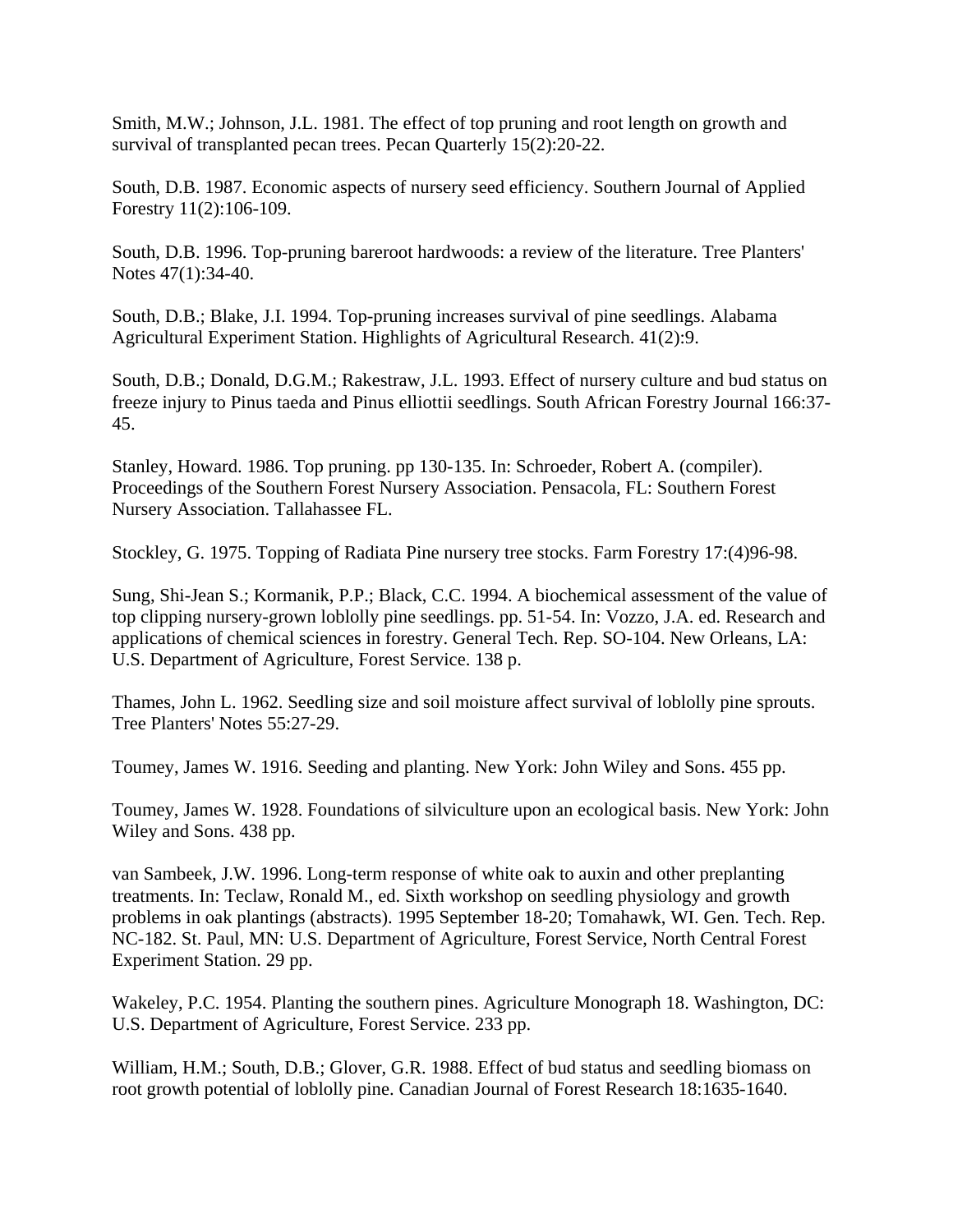Zaczek, James J.; Steiner, Kim C.; Bowersox, Todd, W. 1997. Northern red oak planting stock: 6-year results. New Forests 13:177-191.

## **FIGURE CAPTIONS**

**Figure 1**--Comparison in survival between top-pruned and non-pruned loblolly pine seedlings. The dashed line represents the regression equation ( $n= 28$ ). The solid diagonal lines represent equal performance of the two treatments. Points above the solid line represent cases where toppruning increased survival.

**Figure 2**--Comparison in survival between top-pruned and non-pruned longleaf pine seedlings. The dashed line represents the regression equation ( $n= 20$ ). The solid diagonal lines represent equal performance of the two treatments. Points above the solid line represent cases where toppruning increased survival.

**Figure 3**--Comparison in survival between top-pruned and non-pruned hardwood seedlings. The dashed line represents the regression equation ( $n= 17$ ). The solid diagonal lines represent equal performance of the two treatments. Points above the solid line represent cases where top-pruning increased survival.

**Figure 4**--Relationship between outplanting survival of loblolly pine seedlings and root weight ratio (root dry weight/seedling dry weight) for 20 nurseries (adapted from Larsen and others 1988).